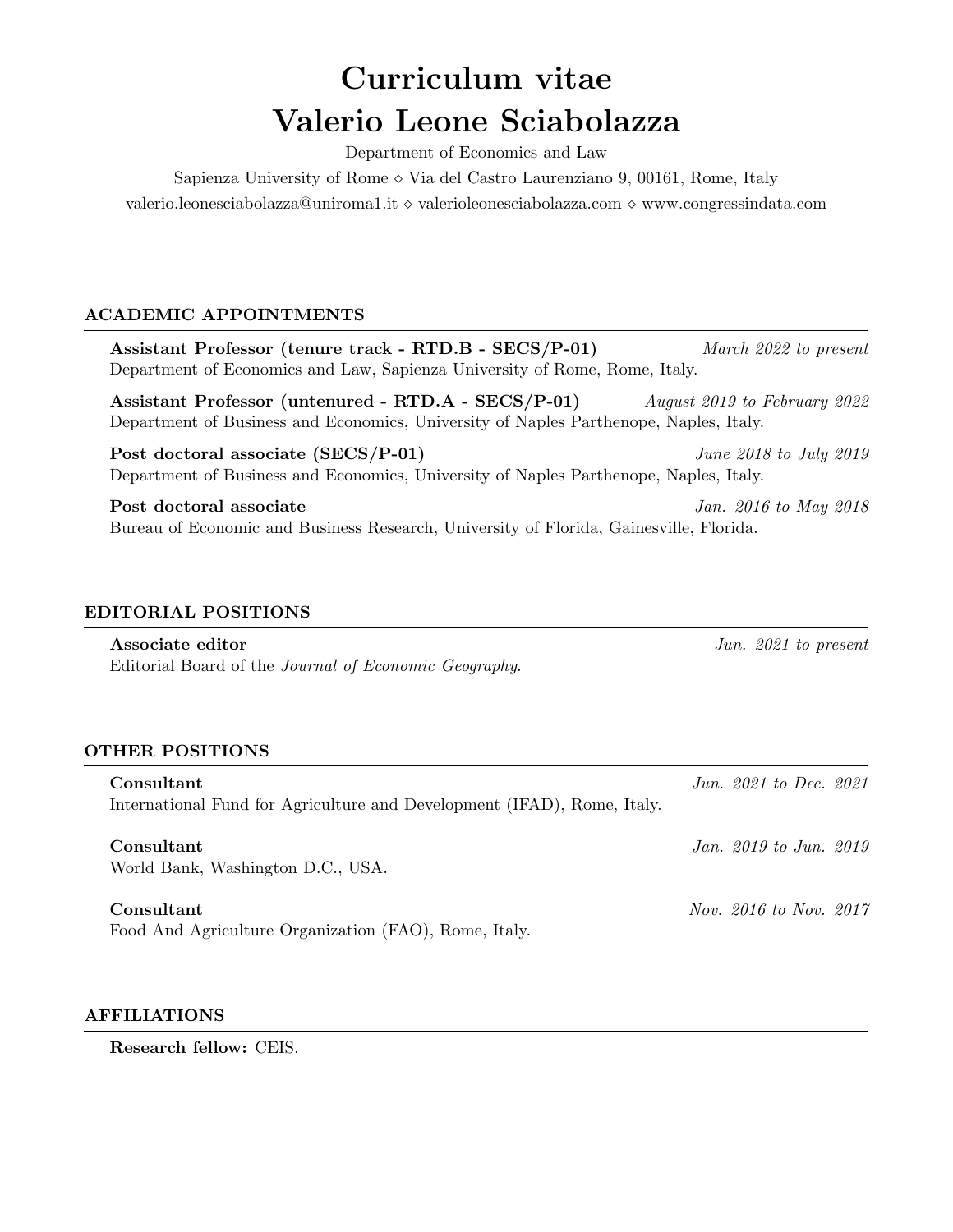# EDUCATION

| Ph.D, International Economics and Finance<br>Department of Social and Economic Sciences (DISSE): Sapienza University, Rome, Italy<br><i>Dissertation:</i> "Issues in the network analysis of Migration".<br>Major topics: Econometrics of Peer Effects, Exponential Random Graph Models, Spatial Econometrics, Strategic<br>Interactions of Social Networks, Statistical analysis of network formation.<br>Supervisor: Luca De Benedictis (University of Macerata). | <i>Oct.</i> 2012 - Jul. 2016  |
|---------------------------------------------------------------------------------------------------------------------------------------------------------------------------------------------------------------------------------------------------------------------------------------------------------------------------------------------------------------------------------------------------------------------------------------------------------------------|-------------------------------|
| B.A. Modern Standard Arabic and Islamic studies<br>Italian Institute for Africa and the Orient (IsIAO), Rome, Italy                                                                                                                                                                                                                                                                                                                                                 | Sept. 2008 - Jun. 2013        |
| M.S. Economics and Social Sciences<br>Sapienza University, Rome, Italy                                                                                                                                                                                                                                                                                                                                                                                              | Sept. 2008 - Dec. 2010        |
| B.A., Economics and Social Sciences<br>University of Roma Tre, Rome, Italy                                                                                                                                                                                                                                                                                                                                                                                          | Sept. 2004 - Jun. 2008        |
| <b>OTHER TRAINING</b>                                                                                                                                                                                                                                                                                                                                                                                                                                               |                               |
| Specialization course in Spatial Econometrics<br>Higher School of Economics and Finance (SSEF): Italian Treasury Department, Rome, Italy                                                                                                                                                                                                                                                                                                                            | May. $2014 - Jul.$ 2014       |
| Specialization course in Network Analysis<br>TARKI Social Research Institute: Budapest University, Budapest, Hungary                                                                                                                                                                                                                                                                                                                                                | May. $2014$ - May. $2014$     |
| Workshop: fieldworks in the Mediterranean area<br>University of Turin, Turin, Italy                                                                                                                                                                                                                                                                                                                                                                                 | Jan. $2014$ - May. $2014$     |
| Winter course in Spatial Econometrics<br>University of Trento, Trento, Italy                                                                                                                                                                                                                                                                                                                                                                                        | Dec. 2013 - Dec. 2013         |
| Specialization course in Modern Standard Arabic<br>Pontifical institute for arabic and islamic studies (PISAI): Dar Comboni, Cairo, Egypt                                                                                                                                                                                                                                                                                                                           | Jan. 2011 - Jul. 2011         |
| VISITING SCHOLAR PROGRAMS<br><b>Cornell University</b>                                                                                                                                                                                                                                                                                                                                                                                                              | Feb. 2021 to Aug. 2021        |
| Department of Economics, Ithaca, State of New York, USA. [online]                                                                                                                                                                                                                                                                                                                                                                                                   |                               |
| Macerata University<br>Department of Economics and Law, Collegio Matteo Ricci Award, Macerata, Italy.                                                                                                                                                                                                                                                                                                                                                               | Mar. 2018 to May 2018         |
| <b>Cornell University</b><br>Department of Economics, Ithaca, State of New York, USA.                                                                                                                                                                                                                                                                                                                                                                               | Feb. 2017                     |
| <b>Stockholm University</b><br>Swedish Institute for Social Research (SOFI), Stockholm, Sweden.                                                                                                                                                                                                                                                                                                                                                                     | <i>Oct.</i> 2016 to Dec. 2016 |
| <b>American University of Cairo</b><br>Department of Management and Business, Cairo, Egypt.                                                                                                                                                                                                                                                                                                                                                                         | Jan. 2011 - Jul. 2011         |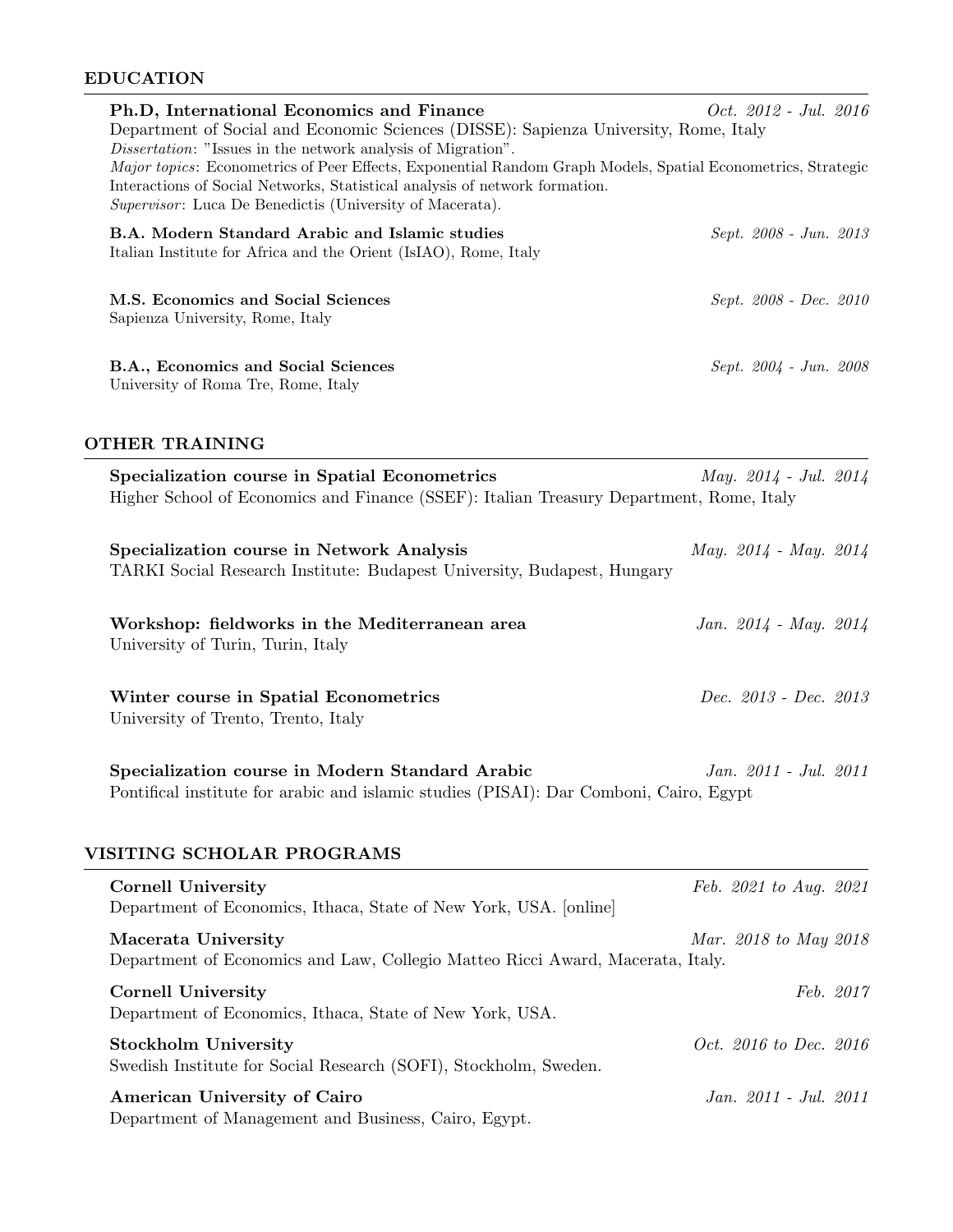### AWARDS AND HONORS

Center for Effective Lawmaking Award: Best Article on Effective Lawmaking published in 2020. Article: M. Battaglini, V. Leone Sciabolazza, E. Patacchini (2020), Effectiveness of connected legislators, American Journal of Political Science, 64(4), 739-756.

Scholarship from the visiting scholar program of Collegio Matteo Ricci and University of Macerata. 2018.

# RESEARCH GRANTS

### Externally Funded

# ANVUR (Italian National Agency for the Evaluation of Universities and Research Insti- $\textbf{tutes)} \hspace{2cm} \textit{2018-2019}$

Social Network tools for the evaluation of individual and group scientific performance. Principal investigator: Domenico De Stefano. Co-investigators: Susanna Zaccarin, Maria Prosperina Vitale, Luka Knronegger.

National Center for Advancing Translational Sciences May. 2018 Using social networks to map and evaluate team science across CTSA hubs. Co - investigator. Principal investigator: Nelson D.

National Center for Advancing Translational Sciences May. 2018 Co-investigator. "Mapping and evaluating scientific collaborations at a research university". Principal investigators: C. McCarty (University of Florida), S. Borgatti (University of Kentucky), N. Contractor (Northwestern University).

7th framework programme of the EU Commission Aug. 2016 to present Co-investigator for Sapienza University, Italian partner of the project: "2010: European Regions, EU External Borders and the Immediate Neighbours. Analysing Regional Development Options through Policies and Practices of Cross-Border Co-operation".

Association of the directors of Italian universities (CRUI) Jan. 2010 to May 2010 Scholarship. Project: "Capitalisms and the Islamic financial system: a socioeconomic approach".

### Internally funded

University of Naples Parthenope Nov. 2021

Co-investigator. "Informatic Laboratory". PI: Maria Rosaria Carillo. Creation of an economics lab with applications in the field of economic geography and behavioral economics. Progetto di potenziamento delle infrastrutture di ricerca.

#### Sapienza University and Sapienza University and Sapienza University and Sapienza University and Sapienza University

Co-investigator. "Evaluating the Impact of Conditional Cash Transfer Programs in the Presence of Heterogeneous Externalities". PI: Tiziano Arduini. Progetto di avvio alla ricerca (seed program).

### Submitted, Not Funded

 $\overline{\text{Ministero dell'Universita'}}$  e della Ricerca  $May.$  2020

Co-investigator. "International Trasmission of Shocks in the European Production Network". Principal investigators: L. De Benedictis (University of Macerata), L. Tajoli (University of Milan).

### National Science Foundation **Feb.** 2017

Co-investigator. "The map and impact of interdisciplinary collaborations on science". Principal investigators: C. McCarty and H. H. Sandoval Gutierrez (University of Florida).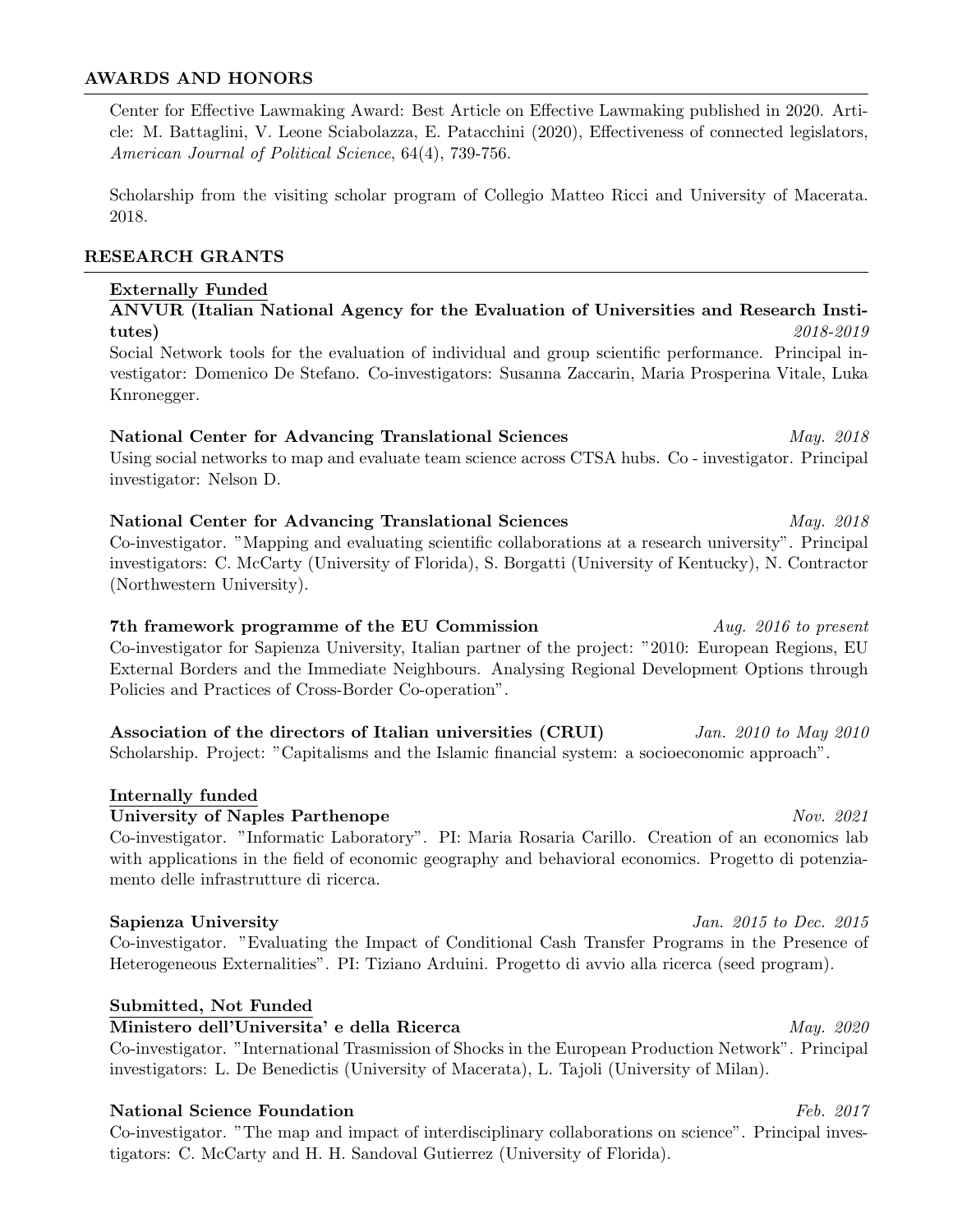### Ph.D. Courses

Economics of Networks. Ph.D. program: Metodi Quantitativi per la Politica Economica (MQPE). University of Macerata, Macerata (Italy). Spring, 2021.

Economics of Networks. Ph.D. program: Metodi Quantitativi per la Politica Economica (MQPE). University of Macerata, Macerata (Italy). Spring, 2020.

Econometrics of Networks. Ph.D. program: Metodi Quantitativi per la Politica Economica (MQPE). University of Macerata, Macerata (Italy). Spring, 2019.

### Graduate Courses

Economics of European integration (SECS/P-01). Post-graduate program: Scienze Economiche Finanziarie e Internazionali (LM-56). CFU: 6. University of Naples Parthenope (Italy). Winter, 2021.

Economics of European integration (SECS/P-01). Post-graduate program: Scienze Economiche Finanziarie e Internazionali (LM-56). CFU: 6. University of Naples Parthenope (Italy). Winter, 2020.

Economics of European integration (SECS/P-01). Post-graduate program: Scienze Economiche Finanziarie e Internazionali (LM-56). CFU: 6. University of Naples Parthenope (Italy). Winter, 2019.

Module: Network and Spatial Analysis. Post-graduate Course: Social Network Analysis. Graduate Program: Social Sciences/Humanities (SYA 7933). University of Florida, Gainesville (FL, USA). Spring, 2017.

Module: Network and Spatial Analysis. Post-graduate Course: Social Network Analysis. Graduate Program: Social Sciences/Humanities (SYA 7933). University of Florida, Gainesville (FL, USA). Winter, 2016.

#### Undergraduate Courses

Political Economy (SECS/P-01). Undergraduate program: Economia e Finanza (L-33). CFU 3. Sapienza University of Rome (Italy). Spring 2022.

International Economics (SECS/P-01). Undergraduate program: Economia e Commercio Internazionale (L-18). CFU 3. University of Macerata (Italy). Winter 2021.

### Workshops

First Naples Summer School on Spatial Statistics and Econometrics, Naples, Italy. Summer 2019.

Econometrics of Networks. SIE (Società Italiana degli Economisti). Bologna (Italy). Winter 2018.

Introduction to R for the social sciences, with Raffaele Vacca and Tom Smith. Informatic Institute. University of Florida, Gainesville (FL, USA). Winter, 2017.

#### Incoming courses

Ph.D. course: Causal inference with spatial data. Ph.D. program: Metodi Quantitativi per la Politica Economica (MQPE). University of Macerata, Macerata (Italy). Spring, 2022.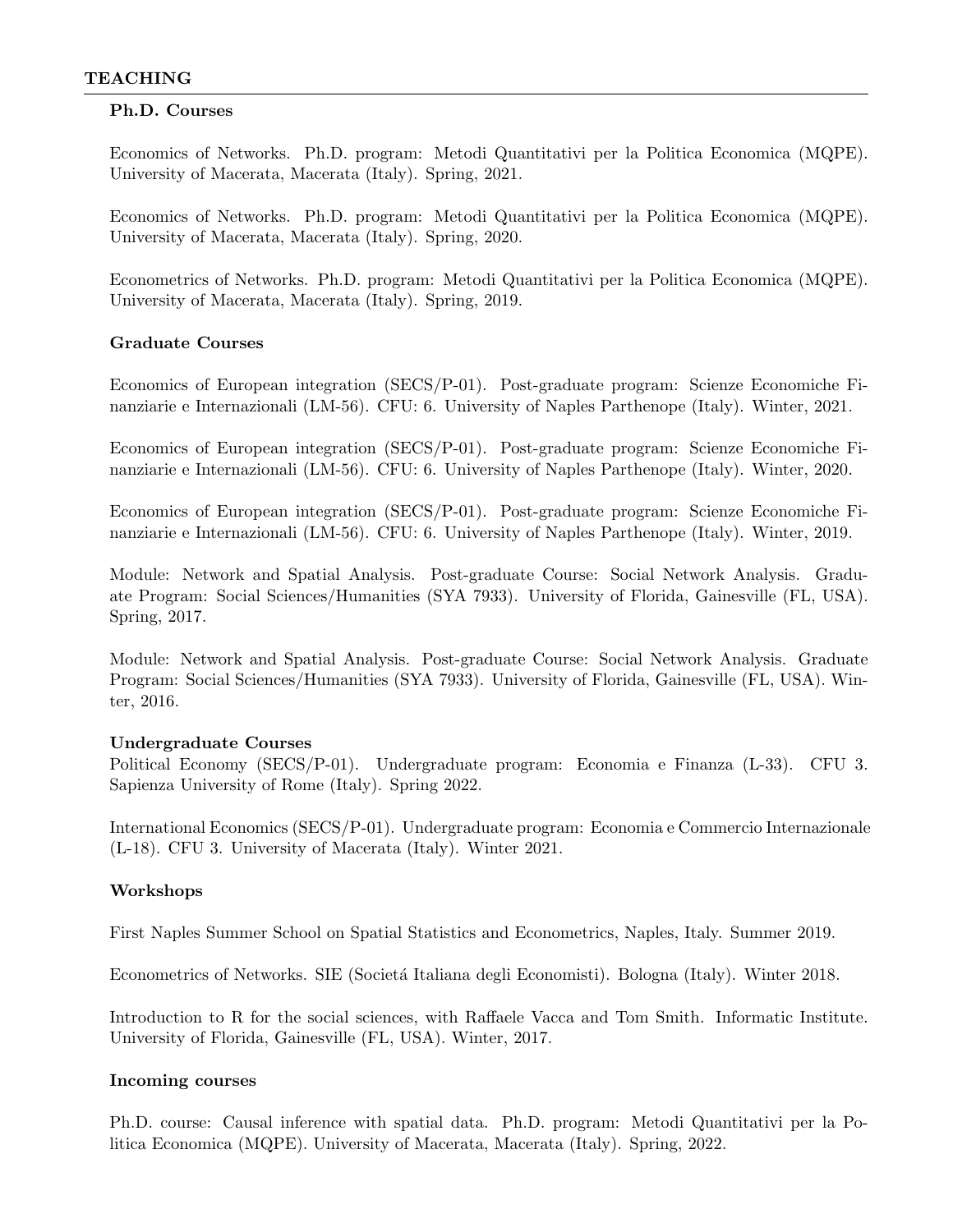#### RESEARCH INTERESTS

Network and spatial analysis, political economics, diffusion processes, migration, conflicts.

#### PUBLICATIONS

#### International peer reviewed journals

M. Fontana, M. Iori, V. Leone Sciabolazza, D. F. De Souza (2021), The interdisciplinarity dilemma, Research Policy, forthcoming.

M. Battaglini, V. Leone Sciabolazza, E. Patacchini, S. Peng (2021), Econet: An R package for the estimation of parameter-dependent centrality measures. Journal of Statistical Software, forthcoming.

V. Costantini, V. Leone Sciabolazza, E. Paglialunga (2022), Network-driven positive externalities in clean energy technology production, Journal of Technology Transfer, forthcoming.

V. Leone Sciabolazza (2022), Bargaining within the Council of the European Union: An empirical study on the allocation of funds of the European budget. Italian Economic Journal, forthcoming.

V. Leone Sciabolazza, L. Riccetti (2022), Diffusion Delay Centrality: decelerating diffusion processes across networks, Industrial and Corporate Change, forthcoming.

M. Di Maio, V. Leone Sciabolazza (2021), Conflict exposure and health: Evidence from the Gaza Strip, Health Economics, forthcoming.

R. Cerqueti, L. De Benedictis, V. Leone Sciabolazza (2021), Segregation with Social Linkages: Evaluating Schelling's Model with Networked Individuals. Metroeconomica, forthcoming.

M. Battaglini, V. Leone Sciabolazza, E. Patacchini (2020), Effectiveness of connected legislators, American Journal of Political Science, 64(4), 739-756 [lead article] [Center for Effective Lawmaking Best Article Award].

V. Leone Sciabolazza, C. McCarty, R. Vacca (2020), Connecting the dots: implementing and evaluating a network intervention to foster scientific collaboration and productivity, Social Networks, 61, 181-195.

V. Leone Sciabolazza, R. Vacca, T. Kennelly Okraku, C. McCarty (2017), Detecting and analyzing research communities in longitudinal scientific networks, Plos One, 12(8). e0182516.

M. Abdel-Baki, V. Leone Sciabolazza (2014), A consensus-based corporate governance paradigm for Islamic banks, Qualitative Research in Financial Markets, vol. 6, Iss: 1.

### Book chapters

Uche Eseosa Ekhator-Mobayode, Vasco Molini, Grace Namugayi, and Valerio Leone Sciabolazza (2021), Fragility and Livelihoods in Libya, International development in focus, World Bank, ch. 13, forthcoming

D. De Stefano and L. Kronegger and V. Leone Sciabolazza and M. P. Vitale and S. Zaccarin (2021), Social Network tools for the evaluation of individual and group scientific performance. In D.Checchi, T. Jappelli, A.F. Uricchio (eds.), Teaching, Research and Academic Careers. Forthcoming.

V. Leone Sciabolazza (2018), A Net of Moving People. Network Analysis of International Migration Flows. In S. Gorgoni, A. Amighini, M. Smith (eds.), Networks of International Trade and Investment, Vernon Press.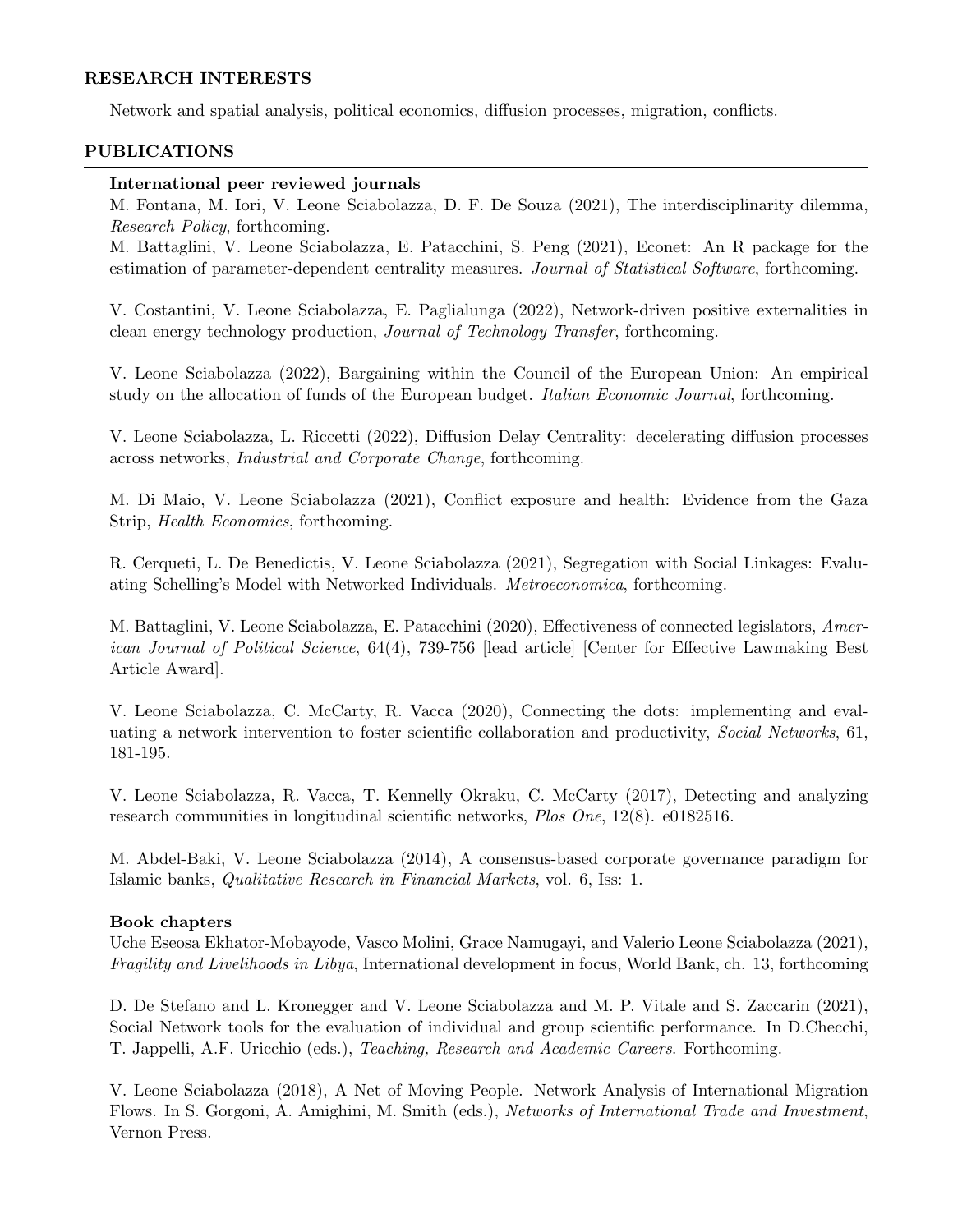V. Leone Sciabolazza (2013), Sulle relazioni economiche e la gestione del denaro in ambito islamico. In Crosti M., Mantovani M. (eds.), Per una finanza responsabile e solidale, Roma, Editrice LAS, pp.118-128.

S. Petrella, V. Leone Sciabolazza, E. Maranghi (2013), As palavras de Gramsci nos discursos da Sociologia Politica. Hermeneutica da producao do saber nas relacoes entre individuo e Estado, In A. Soares da Silva, J. Candido Martins, L. Magalhaes, M. Goncalves (eds.), Comunicacao Politica e Economica: Dimensoes Cognitivas e Discursivas, pp. 315 - 327.

#### Books

R. De Siano, V. Leone Sciabolazza, A. Sapio (2020), Regional Resilience to Climate and Environmental Shocks, SpringerBriefs in Regional Science book series, Springer.

### REVISE AND RESUBMIT

M. Battaglini, V. Leone Sciabolazza, E. Patacchini (2020), Abstentions and Social Networks in Congress, NBER Working Paper 27822. Conditionally accepted in the Journal of Politics.

### PAPERS UNDER REVIEW

D. Del Prete, L. Forastiere, V. Leone Sciabolazza (2022), Causal Inference on Networks under Continuous Treatment Interference: an application to trade distortions in agricultural markets.

M. Di Maio, V. Leone Sciabolazza, V. Molini (2022), Migration in Libya: a spatial network analysis, World Bank, Policy Research Working Paper 9110.

M. Di Maio, V. Leone Sciabolazza (2022), Conflict exposure and labour market outcomes: Evidence from longitudinal data from the Gaza Strip.

M. Di Maio, F. Fasani, V. Leone Sciabolazza (2022), Facing Displacement and a Global Pandemic: Evidence from a Failed State.

### MANUSCRIPTS IN PREPARATION

M. Battaglini, V. Leone Sciabolazza, E. Patacchini, The role of top donors in U.S. campaign contributions.

S. Barabuffi, V. Costantini, V. Leone Sciabolazza, E. Paglialunga (2021), Knowledge spillovers through skilled-workers migration network: evidence from OECD countries.

L. Forastiere, V. Leone Sciabolazza, C. Tortú (2020), Dyadic Treatment Effect on Network Formation using Multi-level Propensity Score Matching: Lobbying Activities and Legislative Collaborations.

M. Fontana, M. Iori, V. Leone Sciabolazza, D. F. De Souza (2022), Collaboration and interdisciplinarity: the role of tight networks in research diversification.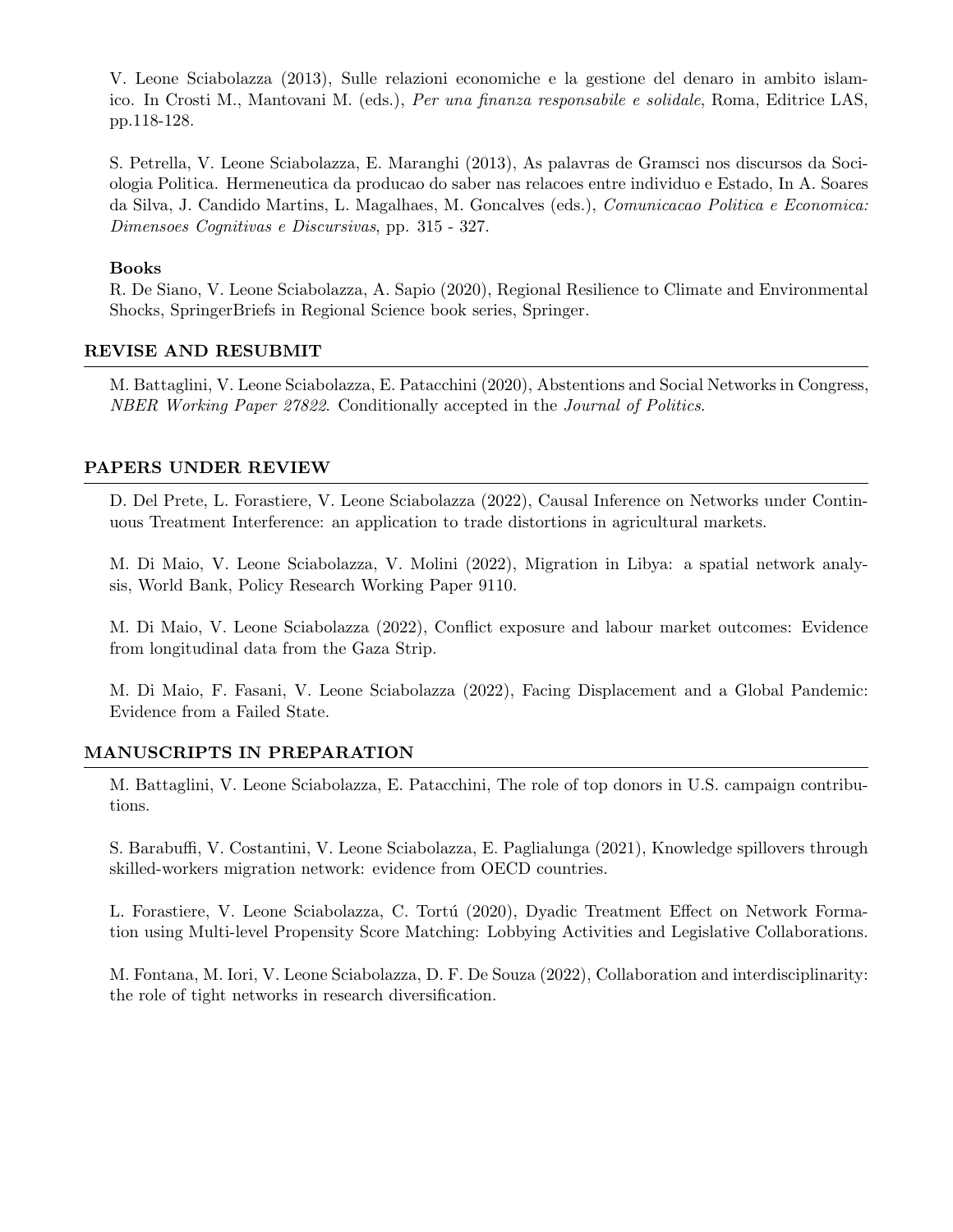### CONFERENCE PRESENTATIONS

Abstentions and Social Networks in Congress. 5th European Conference on Social Networks, University of Naples Federico II, Naples (Italy). September 2021

Network-driven positive externalities in clean energy technology production, GSSI Social Sciences Seminars, Gran Sasso Science Institute, L'Aquila (Italy). July, 2021

Bargaining and Cooperation within the European Council, DISAE Economic seminars, University of Naples Parthenope, Naples (Italy). February, 2021

The role of networks in the prediction and predictability of diffusion processes, Seminar series "Crescita, macroeconomia ed emergenza Covid-19", University of Naples Parthenope, Naples (Italy). January, 2021

Migration in Libya: a spatial network analysis, 61 Annual Conference of the Italian Economists, Palermo (Italy). January, 2020.

Conflict exposure and labour market outcomes: Evidence from longitudinal data from the Occupied Palestinian Territories, Expert Group Meeting on Living conditions in the occupied Palestinian territory and development under occupation: Determinants, effects, and coping strategies, Amman (Jordan). October, 2019.

Econometrics of Networks, Tutorial prepared for the 59th Annual Conference of the Italian Economists, Bologna (Italy), October, 2018.

The structure, evolution and interaction of multiplex networks of scientific collaboration at a research university . Sunbelt Conference of the International Network for Social Network Analysis. University of Uthrecht, Uthrecht (The Netherlands). June, 2018.

Connecting the dots: implementing a network intervention to foster scientific collaboration, International Seminars' Week, University of Macerata, Macerata (Italy). March, 2018.

Effectiveness of connected legislators, Brown Bag Seminar, Dept. of Economics and Law, University of Macerata, Macerata (Italy). March, 2018.

Social Connections and Legislative Effectiveness. Southern Economic Association Conference. Tampa Marriott Waterside Hotel and Marina. Tampa (FL, USA). November, 2017.

Social Connections and Legislative Effectiveness. Brown Bag Seminar. Dept. of Political Science. Florida State University. Tallahassee (FL, USA). October, 2017.

Connect the dots: A preliminary experiment of network intervention to foster scientific collaboration and productivity. Brown Bag Seminar. Experimental Social Science Cluster. Florida State University. Tallahassee (FL, USA). October, 2017.

The Network of Agriculture Value Added Trade in Sub-Saharan Africa. Sixth International Workshop on Social Network Analysis. University of Salerno. Naples (IT). May, 2017

Evaluating the impact of scientific networks on academic productivity at a research university. Sixth International Workshop on Social Network Analysis. University of Salerno. Naples (IT). May, 2017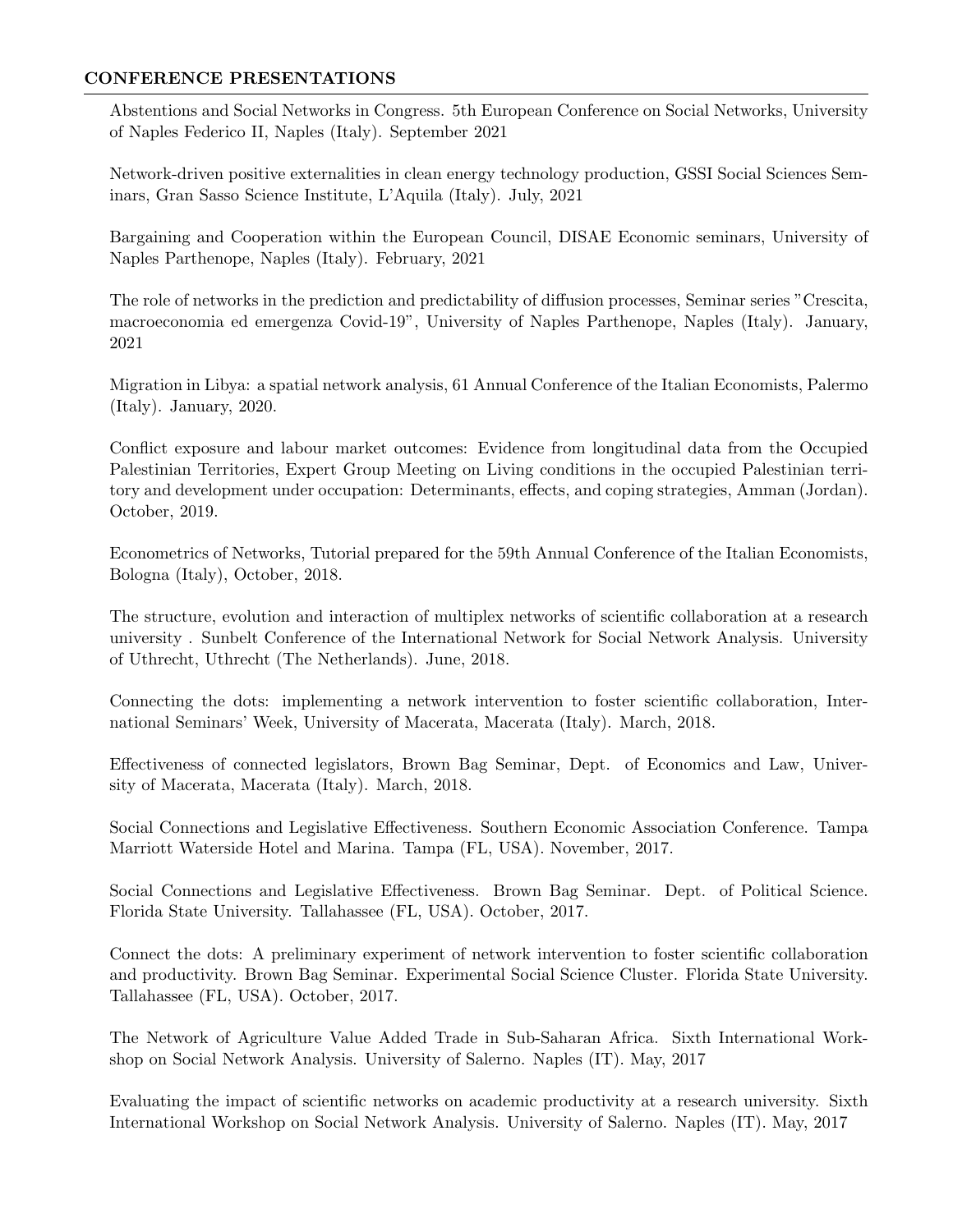Social Connections and Legislative Effectiveness. Brown Bag Seminar. Department of Economics. Cornell university. Ithaca (NY, USA). February, 2017.

The effect of network segregation on wage formation: the case of the Sri Lankan immigrant community in Milan, Italy. Brown Bag Seminar. Institute of Food and Agricultural Sciences. University of Florida. Gainesville (FL, USA). November, 2016.

Uncovering networks of scientific collaborations at the University of Florida. Informatics Institute. University of Florida. Gainesville (FL, USA). October, 2016.

The effect of network segregation on wage formation: the case of the Sri Lankan immigrant community in Milan, Italy. Brown Bag Seminar. Economic Deparment. University of Florida. Gainesville (FL, USA). October, 2016.

The effect of network segregation on wage formation: the case of the Sri Lankan immigrant community in Milan, Italy. II European Conference of Network Analysis. Sciences Po, Paris (FR). June, 2016.

Network methods for evaluating the impact of a cross-disciplinary institute on scientific collaboration at a research university. II European Conference of Network Analysis. Sciences Po, Paris (FR). June, 2016.

The effect of network segregation on wage formation: the case of the Sri Lankan immigrant community in Milan, Italy. XXXVI Sunbelt Conference of the International Network for Social Network Analysis. Newport Beach Marriott Hotel & SPA (Newport Beach, California, USA). April, 2016.

The effect of network segregation on wage formation: the case of the Sri Lankan immigrant community in Milan, Italy. Brown bag seminar. Swedish Institute for Social Research (SOFI). Stockholm (SE). October 2015.

A net of moving people: network formation analysis of world wide migrations. XXXV Sunbelt Conference of the International Network for Social Network Analysis. Hilton Brighton Metropole Hotel (Brighton, UK). June, 2015.

A net of moving people: network formation analysis of world wide migrations. ARS 2015, Fifth International Workshop on Social Network Analysis. University of Salerno. Anacapri (Italy). April, 2015

A consensus-based corporate governance paradigm for Islamic banks. 4th International Finance and Banking Society Conference. University of Valencia, Valencia (Spain), June, 2012.

Islam and Economy: tradition and development of Muslim Ortopraxis. 1st International Seminar on Charismatic Principle in Economic and Civil Life. University of Milan - La Bicocca, Milan (Italy), June, 2009.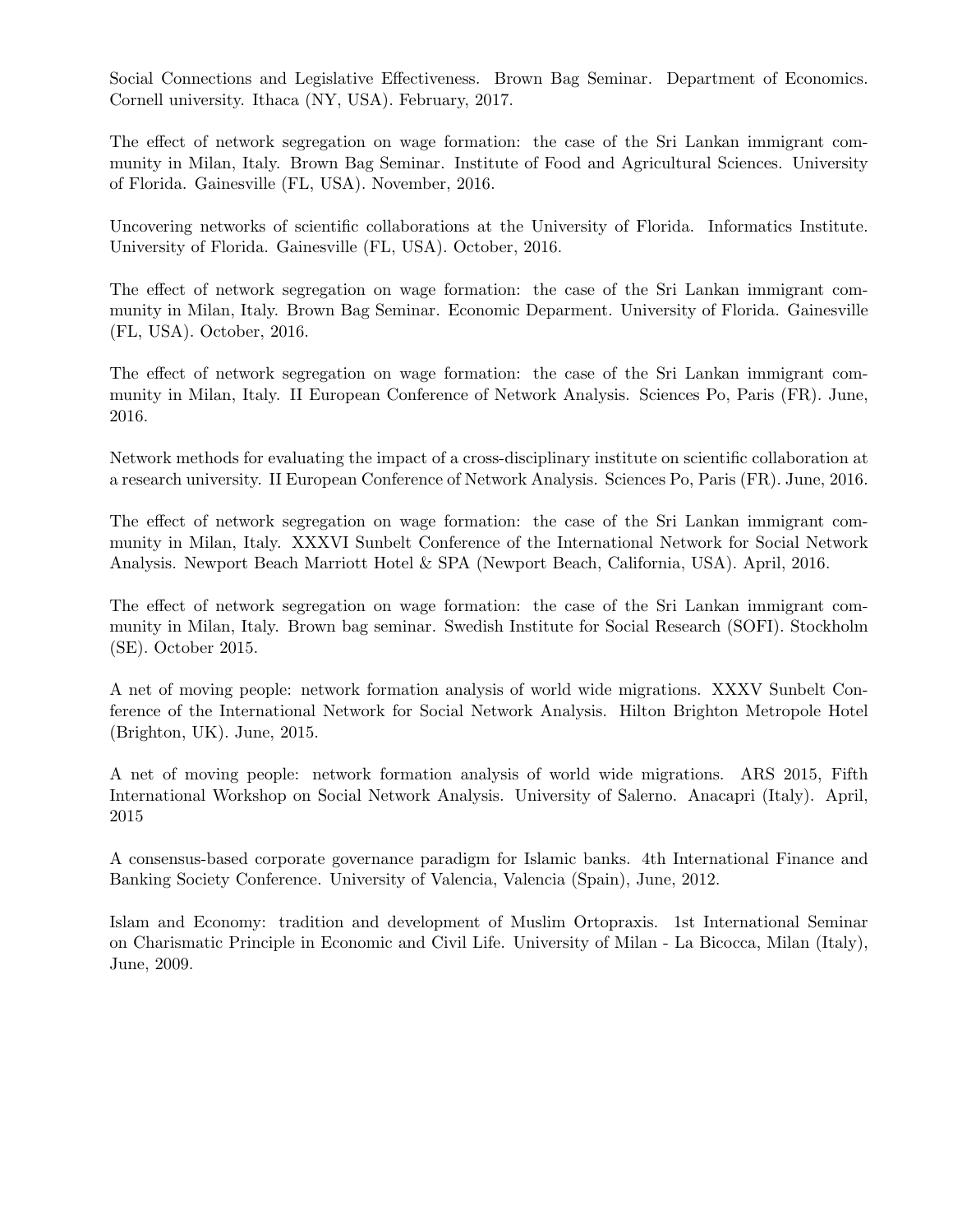#### PH.D. SCIENTIFIC BOARD MEMBER

From 2022 to present: European PhD in Socio-Economic and Statistical Studies (Sapienza Univ. of Rome)

### PH.D. CO-TUTORING

| S. Barabuffi - Univ. Roma Tre                                                              | From Dec. 2020 to present    |  |
|--------------------------------------------------------------------------------------------|------------------------------|--|
| Mission oriented innovation policies: a network approach.                                  |                              |  |
| C. Tortú - IMT Lucca                                                                       | From Sept. 2019 to July 2020 |  |
| Dyadic Treatment Effect on Network Formation using Multi-valued Propensity Score Matching. |                              |  |
| D. F. De Souza - Univ. of Turin                                                            | From Sept. 2019 to present   |  |
| Burden of knowledge and peer effects.                                                      |                              |  |

#### PH.D. REVIEW COMMITTEE

| E. Scibé - Univ. Macerata                  | 2022 |
|--------------------------------------------|------|
| Essays on Environmental Migration.         |      |
| V. De Falco - Univ. of Naples Parthenope   | 2021 |
| Essays on Migration: the long run effects. |      |

#### EDITORIAL ACTIVITY

Referee (selected):

Economics of Governance, European Economic Review, Journal of Economic Business and Organization, Journal of Economic Geography, Legislative Studies Quarterly, Social Networks, Quantitative Economics, Regional Science and Urban Economics, World Development.

#### OTHER ACTIVITIES

May 2022 to present: Team member of the project www.congressindata.com

Jan – Feb 2021: Organizer of the seminar series: Crescita, Macroeconomia, ed emergenza COVID 19, University of Naples Parthenope, Naples (Italy).

Sept. 2018 - Jan. 2021: Organizer of the DISAE seminar series, University of Naples Parthenope, Naples (Italy).

#### PROFESSIONAL ACTIVITIES

Big data and Business intelligence branch of Catenate S.p.A., Rome, Italy.

#### Energy trading analyst May 2011 to Sep. 2012

International Trading and Origination Office of Gala S.p.A.. Commodities markets: power, gas and oil in Europe and MENA countries, Rome, Italy.

#### COMPUTER SKILLS

| <b>Programming languages</b> | R, Matlab, Python                                 |
|------------------------------|---------------------------------------------------|
| <b>Statistical Packages</b>  | R, Stata, Matlab, Netminer, Gephi, Cfinder, Pajek |
| GIS software                 | ArcGis, Qgis                                      |
| $\qquad$ Other               | Latex, Git                                        |
|                              |                                                   |

R PACKAGES

# Big data analyst Mar. 2015 to Jun. 2015